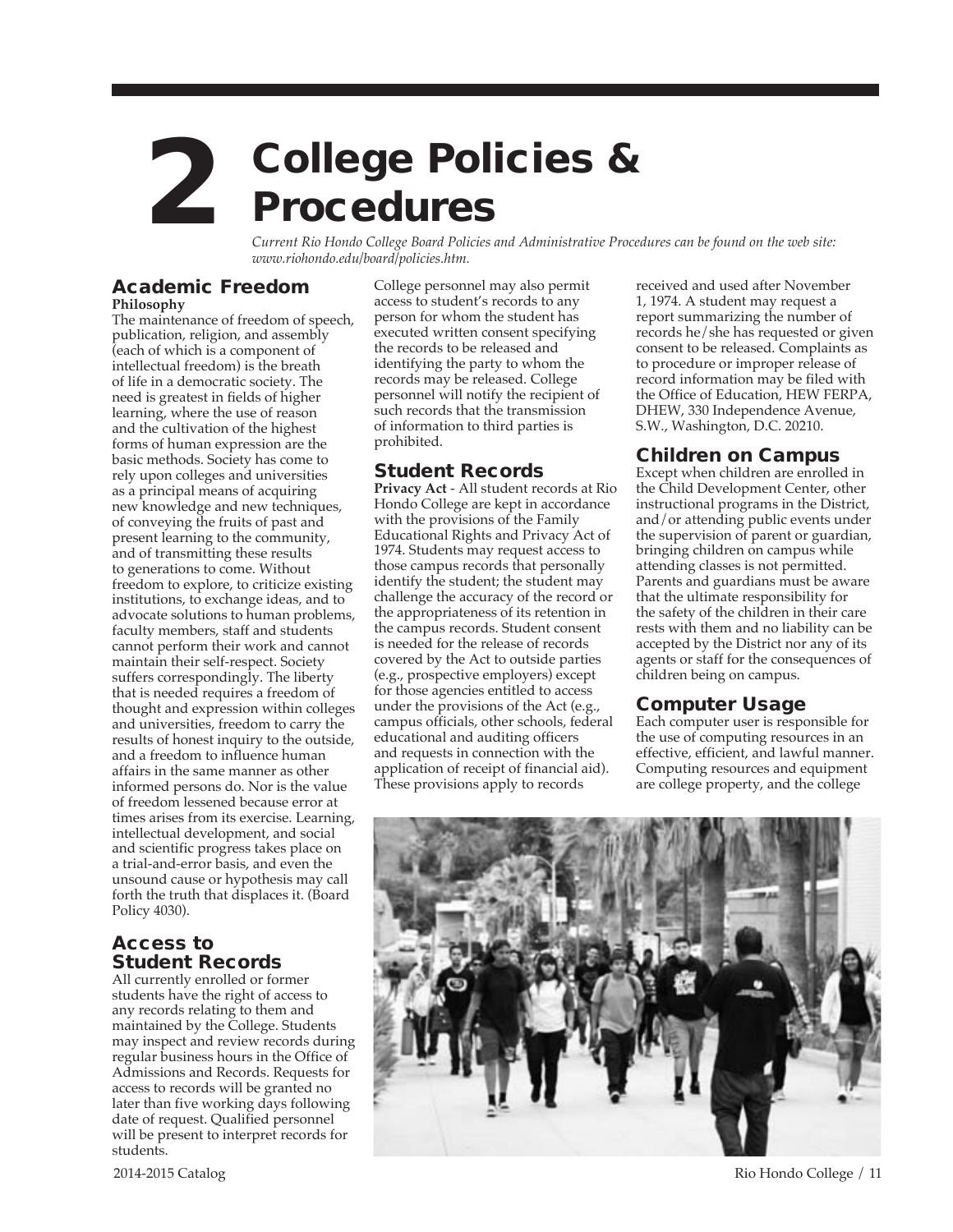retains the right to monitor systems and limit access. Users of computing resources must abide by the rules/ policies established by the department responsible for the supervision of the equipment. Each user must understand and acknowledge that his/her freedom to access and display information is limited to authorized academic and administrative uses. No person may use computer resources for any illegal act, including the possession or use of programs, files, or instructions for violating system security or violation of copyright law. Computer resources may not be used to intimidate or create an atmosphere of harassment based upon any protected class/category (gender, race, religion, ethnic origin, creed, sexual orientation, or other categories as applicable).

## Student Complaints Grievance Procedures

The District provides a prompt and equitable means of resolving student grievances and complaints. A grievance is an alleged wrongful act by a Rio Hondo College staff or faculty member which has an adverse effect upon a student's academic or personal status right or privileges as a student at Rio Hondo College. Students are protected against capricious, arbitrary, unreasonable, unlawful, false, malicious or professionally inappropriate evaluations or behavior by a faculty member, a staff member, an administrator or an official of the College or another student. Student complaints may be classified as grievances and fall into one of two categories: Academic, or Non-Academic. Issues that are not resolved at the campus level may be presented to the State Chancellor's Office using their complaint process. Students are encouraged to follow the Rio Hondo College Complaint and Grievance process before attempting to file a complaint with the State Chancellor's Office.

This procedure does not apply to any matters for which a specified method of complaint resolution is provided by law or by District policy, such as: Student disciplinary actions, which are covered under separate Board policies and Administrative Procedures (BP 5500, AP 5500); Police citations (i.e. "tickets"); complaints about citations must be directed to the County Courthouse in the same way as any traffic violation; or Complaints of discrimination, harassment, or retaliation, including grade grievances based on this type of allegation. These

types of complaints are covered under separate Board policies and Administrative Procedures (BP 3435, AP 3435).

For more information, please contact the Office of Student Affairs located in SS204 or visit: http://www.riohondo. edu/student\_affairs/complaints.htm.

# Directory Information

This is to serve as public notice that the following information is regarded by Rio Hondo Community College District as Directory Information, and may be released for distribution unless a stop action is initiated by a student on the Rio Hondo College Directory Information Denial of Release form available in the Admissions and Records Office. A new form must be completed each year. Directory information includes: a student's name, whether or not he/she is currently enrolled, participation in officially recognized activities and sports, weight and height of members of athletic teams, degrees and awards received.

A request for directory information will be denied to any parties, not otherwise entitled to the information by law, if the college determines that such release is not in the best interest of the student. Further information may be obtained from the Admissions & Records Office.

# Hazing

The California Legislature moved hazing from the educational codes and amended the Penal Code to include hazing in order to close legal loopholes and to deter students. Section 245.6 of the California Penal Code, which went into effect on January 1, 2007, reads: It shall be unlawful to engage in hazing. "Hazing" means any method of initiation or pre-initiation into a student organization or student body, whether or not the organization or body is officially recognized by an educational institution, which is likely to cause serious bodily injury. Hazing can be defined as any action or activity which does not contribute to the positive development of a person; which inflicts or intends to cause physical or mental harm or anxieties; which may demean, degrade or disgrace any person regardless of location, intent or consent of participants. Hazing can also be defined as any action or situation, which intentionally endangers a student seeking admission into or affiliation with any student organization. The term "hazing"

does not include customary athletic events or school-santioned events. A violation of this section that does not result in serious bodily injury is a misdemeanor, punishable by a fine of not less than one hundred dollars (\$100), nor more than five thousand dollars (\$5,000), or imprisonment in the county jail for not more than one year, or both.

#### Non-Discrimination in College Programs and Activities Non-Discrimination Policy

Rio Hondo Community College District complies with all Federal and state rules and regulations and does not discriminate on the basis of national origin, religion, age, gender, gender identity, gender expression, race, color, medical condition, genetic information, ancestry, sexual orientation, marital status, physical or mental disability, or because he or she is perceived to have one or more of the foregoing characteristics, or based on association with a person or group with one or more of these actual or perceived characteristics. This holds true for all students who are interested in participating in educational programs, including career and technical education programs, and/ or extracurricular school activities. Inquiries regarding compliance and/or grievance procedures may be directed to the District's Title IX Officer/Section 504/ADA Coordinator, Dr. Dyrell Foster, Dean, Student Affairs, Student Services Building, 2nd Floor, room SS-204, (562) 908-3498.

Rio Hondo Community College District recognizes its obligation to provide program accessibility for all persons with disabilities in a manner that does not discriminate in the delivery of those services. The college makes reasonable accommodations for students, employees and members of the community who may be participating in campus activities.

Inquiries regarding Federal laws and regulations concerning nondiscrimination in education or the District's compliance with those provisions may also be directed to:

Office of Civil Rights United States Department of Education 50 Beale Street, Ste. 7200 San Francisco, CA 94105 (415) 486-5555 or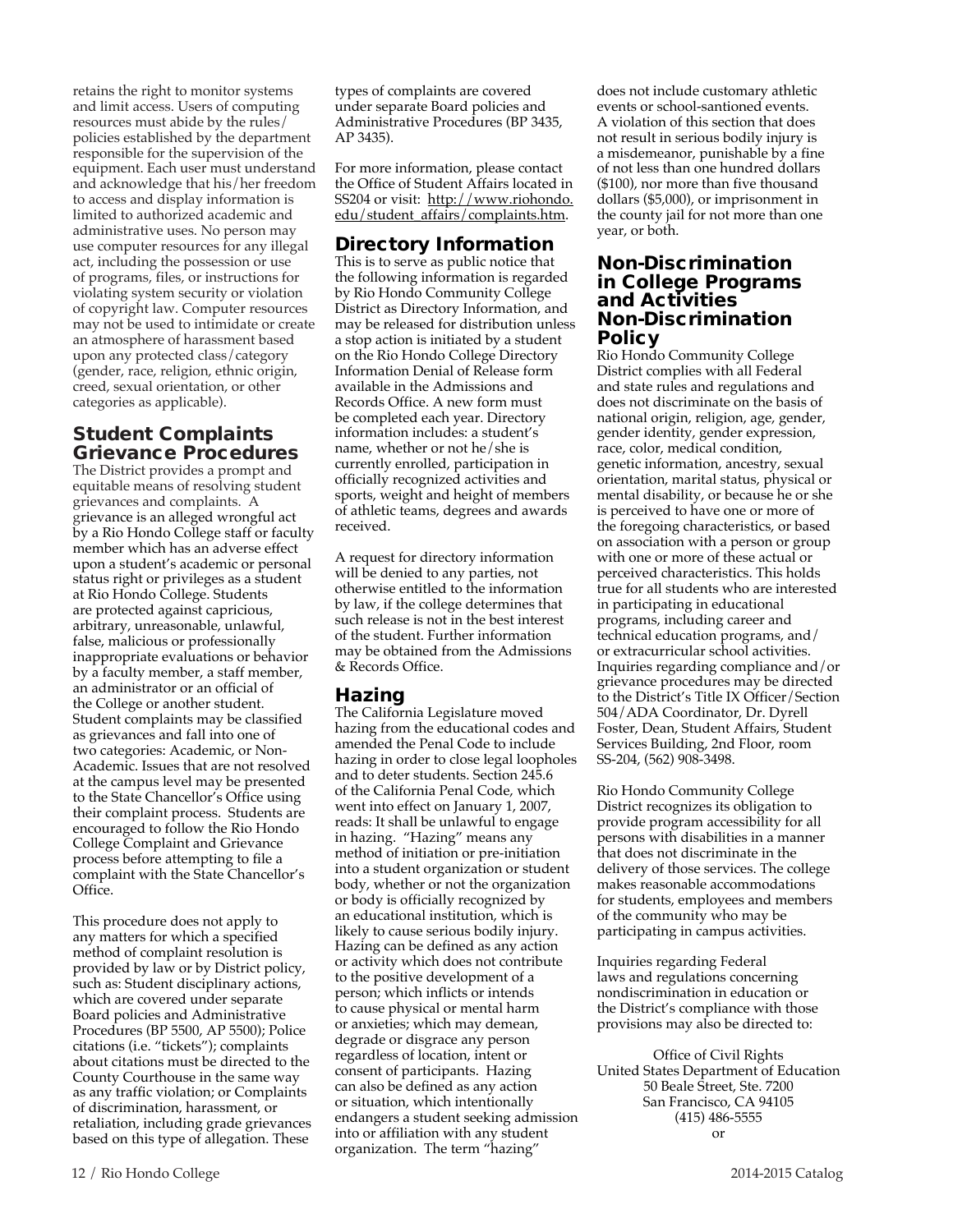Department of Fair Employment & Housing 1900 Mariposa Mall Suite 130 Fresno, CA 93721

### Ausencia de Discriminación en Programas y Actividades Del Colegio

El Distrito del Colegio de la Comunidad de Río Hondo no discrimina contra raza, color, nacionalidad, edad, religión, incapacidad física, estado civil o estado como veterano en ninguna de sus acciones, procedimientos o prácticas.

Esta ausencia de discriminación incluye admisión, acceso, tratamiento y empleo en los programas del Colegio; educación vocacional incluida. Preguntas acerca la política en igualdad de oportunidad, sumisión de quejas, o para obtener una copia de los procedimientos del colegio sobre quejas sometidas, pueden ser dirigidas a:

Oficial de Cumplimiento del Distrito salón SS204 (562) 908-3498 TDD (562) 908-3422.

El Distrito del Colegio Río Hondo reconoce su obligación de proveer accesibilidad al programa a todas las personas incapacitadas de una manera que no discrimine en el rendimiento de tales servicios. El colegio hace arreglos razonables para los estudiantes, trabajadores y miembros de la comunidad quienes pueden participar en las actividades del colegio.

Preguntas referentes a las leyes federales y regulaciones en cuanto la falta de discriminación en educación o el acatamiento del Colegio con aquellas provisiones pueden ser dirigidas al Coordinador, el Canciller de los Colegios de la Comunidad de California o la Oficina de Derechos Civiles, Departamento de Educación de los EEUU.

Estudiantes con inglés limitado serán ayudados para calificar en los programas vocacionales del colegio.

Estudiantes que necesiten los servicios de un miembro bilingüe de la facultad para asistirlos pueden comunicarse con el Oficial de Cumplimiento del Distrito salón SS204, o (562) 908-3498 o TDD (562) 908-3422.

# Registered Sex Offender Information

Information concerning registered sex offenders may be obtained from the Whittier Police Department, 13200 Penn St., Whittier, CA 90602 or by calling 562-567-9200.

Sex offenders are required to register with the police in the jurisdiction in which they reside.

# Sexual Harassment

Sexual Harassment is offensive, unwelcome sexual attention. Sexual harassment is a form of sex discrimination which violates Title VII of the Civil Rights Act of 1964 as amended, Title IX of the Education Amendments of 1972, California statutes, Rio Hondo Community College District Board policy and the Procedures and the Action Against Sexual Harassment–Know the Law!! brochure.

**Definition** – Sexual harassment consists of unwelcome sexual advances, requests for sexual favors, and other conduct of a sexual nature when:

- 1. submission to the conduct is made a term or condition of an individual's employment, academic status, or progress;
- 2. submission to, or rejection of, the conduct by the individual is used as a basis of employment of academic decisions effecting the individual;
- 3. the conduct has the purpose or effect of having a negative impact on the individual's work or academic performance, or of creating an intimidating, hostile or offensive work or educational environment; or
- 4. submission to, or rejection of, the conduct by the individual is used as the basis for any decision affecting the individual regarding benefits and services, honors, programs, or activities available at or through the community college.

This definition encompasses two kinds of sexual harassment.

- 1. Quid pro quo sexual harassment occurs when a person in a position of authority makes educational or employment benefits conditional upon an individual's willingness to engage in or tolerate unwanted sexual conduct.
- 2. Hostile environment sexual harassment occurs when unwelcome conduct based on sex is sufficiently severe or pervasive

so as to alter the conditions of an individual's learning or work environment, unreasonably interfere with an individuals academic or work performance, or create an intimidating, hostile, or abusive learning or work environment. The victim must subjectively perceive the environment as hostile, and the harassment must be such that a reasonable person of the same gender would perceive the environment as hostile.

Sexual harassment can consist of virtually any form or combination of verbal, physical, visual or environmental conduct. It need not be explicit, nor even specifically directed at the victim. Sexually harassing conduct can occur between people of the same or different genders. The standard for determining whether conduct constitutes sexual harassment is whether a reasonable person of the same gender as the victim would perceive the conduct as harassment based on sex.

**Examples** – Sexual harassment includes, but is not limited to the following misconduct:

- 1. **Verbal:** Inappropriate or offensive remarks, slurs, jokes or innuendoes based on sex. This may include, but is not limited to, inappropriate comments regarding an individual's body, physical appearance, attire, sexual prowess, marital status, or sexual orientation; unwelcome flirting or propositions; demands for sexual favors; verbal abuse, threats or intimidation of a sexual nature; or sexist, patronizing or ridiculing statements that convey derogatory attitudes about a particular gender.
- 2. **Physical:** Inappropriate or offensive touching, assault, or physical interference with free movement. This may include, but is not limited to, kissing, patting, lingering or intimate touches, grabbing, pinching, leering, staring, unnecessarily brushing against or blocking another person, whistling or sexual gestures.
- 3. **Visual or Written:** The display or circulation of offensive sexually oriented visual or written material. This may include, but is not limited to, posters, cartoons, drawings, graffiti, reading materials, computer graphics or electronic media transmissions.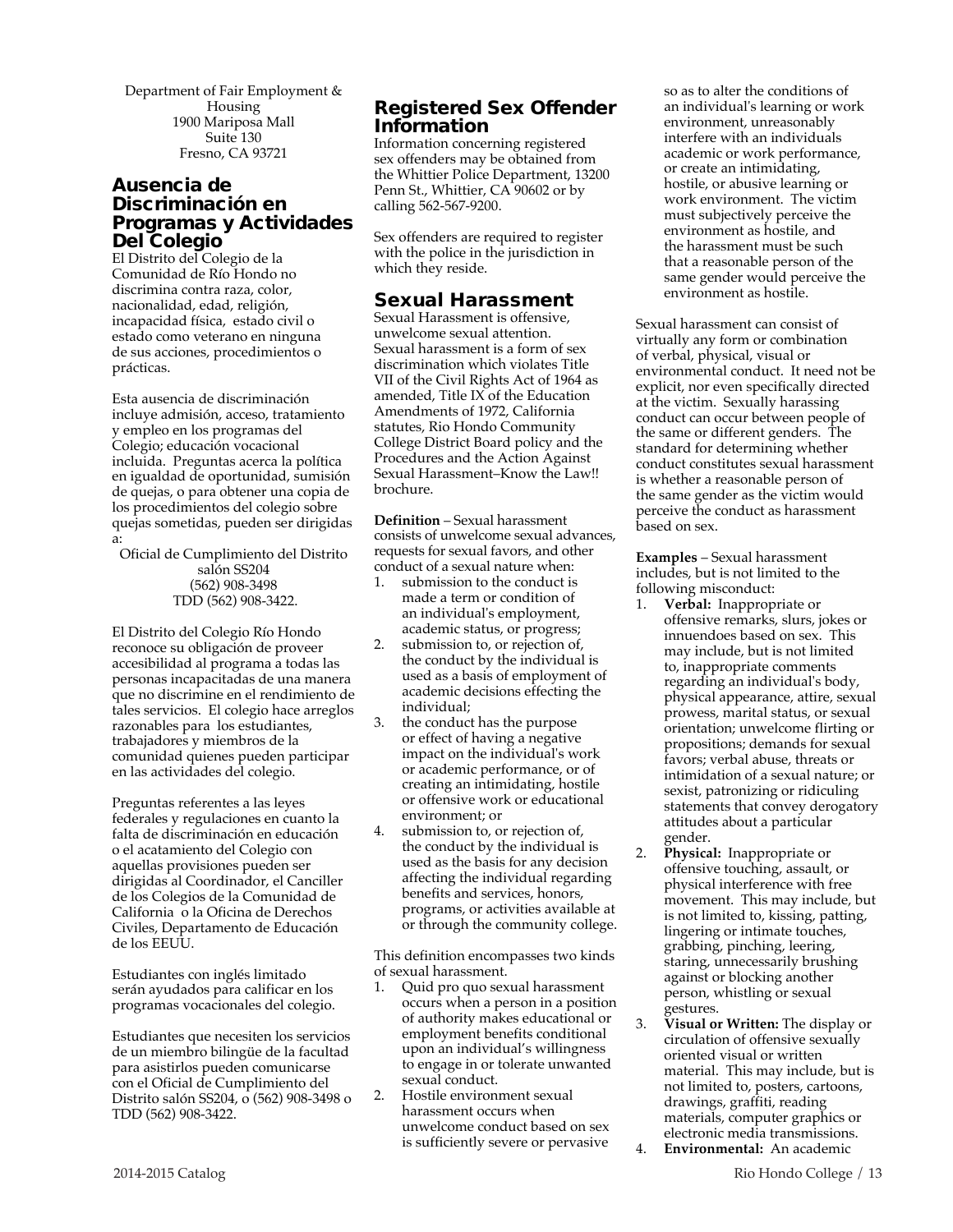or work environment that is permeated with sexuallyoriented talk, innuendo, insults or abuse not relevant to the subject matter of the class. A hostile environment can arise from an unwarranted focus on sexual topics or sexually suggestive statements in the classroom. An environment may be hostile if unwelcome sexual behavior is directed specifically at an individual or if the individual merely witnesses unlawful harassment in his or her immediate surroundings. The determination of whether an environment is hostile is based on the totality of the circumstances, including such factors as the frequency of the conduct, the severity of the conduct, whether the conduct is humiliating or physically threatening, and whether the conduct unreasonably interferes with an individual's learning or work.

If you believe that you are a victim of sexual harassment, contact the District Compliance Officer in room SS204, or (562) 908-3498 or TDD (562) 908-3422.

# Hostigamiento Sexual

Hostigamiento sexual es acosamiento sexual, ofensivo y mal recibido.

Hostigamiento sexual es una forma de discriminación sexual, lo cual viola el Título VII del Acto de los Derechos Civiles de 1964, a como se han enmendado, Título IX de los Enmendamientos de Educación de 1972, estatutos del Estado de California, y política de la Junta del Distrito del Colegio de Río Hondo y panfleto de Procedures for Action Against Sexual Harassment–Know the Law!!.

**Definición** – Hostigamiento sexual puede ser acosamiento sexual mal recibido, solicitudes de favores sexuales, y otro comportamiento implícitamente sexual con tal que:

- 1. sometimiento al comportamiento se presenta como requisito o condición del empleo del individuo, de la categoría o estado académico del individuo o de adelantamiento del individuo;
- 2. sometimiento al comportamiento, o rechazo del comportamiento, del hostigador se presenta como criterio de empleo o de decisiones académicas en cuanto al individuo;
- 3. el comportamiento tiene el intento

de resultar en impacto negativo en el trabajo del individuo o en los estudios académicos del individuo, o tiene el intento de crear un ambiente de intimidación y hostilidad en el empleo o en los estudios; o

4. sometimiento al comportamiento, o rechazo del comportamiento, del hostigador se usa como criterio de cualquier decisión en cuanto al individuo y los beneficios o servicios, lauros del colegio, programas, o actividades que se presentan en o por el colegio.

Esta definición incluye dos clases de hostigamiento sexual.

- 1. Quid pro quo hostigamiento sexual ocurre cuando una persona con puesto de autoridad presenta beneficios educativos o de empleo como dependientes en el sometimiento del individuo a participar en o tolerar comportamiento sexual mal recibido.
- 2. Ambiente hostil hostigamiento sexual ocurre cuando comportamiento mal recibido, implícitamente o explícitamente sexual, es bastante severo o intruso para que se cambien las condiciones del ambiente de empleo, o de estudios, del individuo, o para que se impida excesivamente el trabajo del individuo o los estudios del individuo, o para que se crea un ambiente, de empleo o educativo, de intimidación, hostilidad y abuso. El individuo como víctima tiene que percibir personalmente el ambiente como hostil, y el hostigamiento tiene que ser de tal manera que una persona razonable del mismo sexo percibiría el comportamiento como hostigamiento sexual. Hostigamiento sexual incluye cualquier combinación de comportamiento verbal, físico, o visual, o de control a través del ambiente de empleo o educativo. El hostigamiento sexual no tiene que ser explícito, ni tiene que ser específicamente dirigido al víctima. Hostigamiento sexual puede ocurrir entre personas del mismo sexo o de diferentes sexos. El criterio para determinar si comportamiento es hostigamiento sexual es si una persona razonable del mismo sexo percibiría el comportamiento como hostigamiento sexual.

**Ejemplos** – Hostigamiento sexual incluye, pero no se limita a, mal comportamiento como:

- 1. **Verbal:** palabras impropias o ofensivas, menosprecios, chistes o burlas o insinuaciones sexuales. Esto incluye, pero no se limita a, comentos impropios en cuanto al cuerpo del individuo, la apariencia física, atavío, valentía sexual, estado civil, o preferencia sexual del individuo; flirteo o solicitudes mal recibidas; demandas de favores sexuales; abuso verbal, amenazas intimidación de tipo sexual; o sexismo, comentos arrogantes que ponen en ridículo a un sexo, o que expresan actitud derogatoria contra un sexo.
- 2. **Físico:** contacto físico impropio o ofensivo, asalto, o impedimento físico del movimiento de una persona. Esto puede incluir, pero no se limita a, besando, caricias físicas, tocando intímamente, agarrando a mano, pellizcando, mirando con lascivia, ojeando, pasando ligeramente por encima o impidiendo el paso de otra persona, silbando o haciendo ademanes o gesticulaciones sexuales.
- 3. **Visual o escrito:** mostrando, diseminando, o manifestando materia, visual o escrita, ofensiva y de sentido sexual. Esto puede incluir, pero no se limita a, carteles, caricaturas, diseños, dibujos, grafiti, materia para leer, gráficas en la computadora, y materia transmitida electrónicamente.
- 4. **Ambiente:** el ambiente de empleo o el ambiente académico que esté lleno de expresiones verbales de sentido sexual, insinuaciones , insultos o abusos verbales que no pertenecen al tema de la clase. Un ambiente hostil se puede realizar con enfoque impropio en temas sexuales o con comentario implícitamente sexual en la clase. Un ambiente puede ser hostil si el comportamiento sexual mal recibido es específicamente dirigido a un individuo o si el individuo solamente observa el hostigamiento ilícito en el ambiente. La determinación del ambiente como hostil se basa en el conjunto de todas las circunstancias, inclusive elementos como la frecuencia del comportamiento, la severidad del comportamiento, si el comportamiento menosprecia o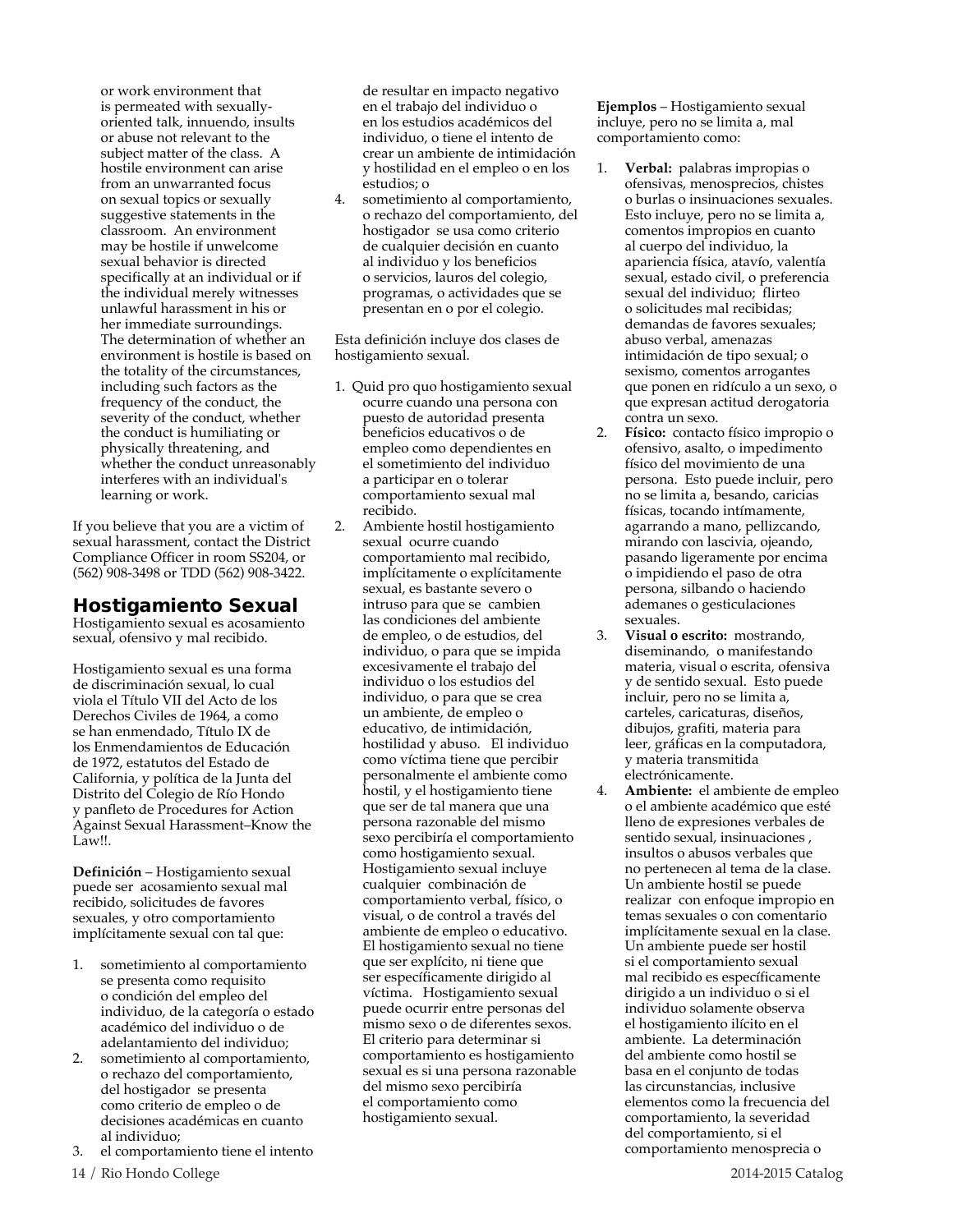amenaza, y si el comportamiento impide excesivamente el empleo del individuo o los estudios del individuo.

Si usted cree que usted ha sido víctima de hostigamiento sexual, llame a, Oficial de Cumplimiento del Distrito, en el salón SS204, o de teléfono fuera del colegio, llame al número (562) 908- 3498.

# Standards of Student Conduct

The Rio Hondo College campus is an academic community dedicated to teaching and learning. In order that teaching and learning may take place in an atmosphere of respect for one another and for each other's ideas and beliefs, Rio Hondo College has guaranteed certain fundamental rights to its students and faculty.

Rio Hondo College students are part of a community in which ideas will be explored in a mature spirit of understanding and mutual respect. Only in this mature spirit can the college meet its obligations to those it serves.

All students are required to abide by the Standards of Conduct and failure to do so may result in disciplinary action such as a verbal or written reprimand, probation, suspension and/or expulsion. The following conduct shall constitute good cause for discipline, including but not limited to the removal, suspension or expulsion of a student.

- A. Causing, attempting to cause, or threatening to cause physical injury to another person.
- B. Possession, sale or otherwise furnishing any firearm, knife, explosive other dangerous object, including but not limited to any facsimile firearm, knife or explosive, unless, in the case of possession of any object of this type, the student has obtained written permission to possess the item from a District employee, which is concurred in writing by the College President or Designee. BP 3050 4-8-14
- C. Unlawful possession, use, sale, offer to sell, furnishing, or being under the influence of any controlled substance listed in California Health and Safety Code Section 11053 et seq., an alcoholic beverage, or an intoxicant of any

kind; or unlawful possession of, or offering, arranging or negotiating the sale of any drug paraphernalia, as defined in California Health and Safety Code Section 11014.5.

- D. Committing or attempting to commit robbery or extortion.
- E. Causing or attempting to cause damage to District property or to private property on campus.
- F. Stealing or attempting to steal District property or private property on campus, or knowingly receiving stolen District property or private property on campus.
- G. Willful or persistent smoking in any area where smoking has been prohibited by law or by regulation of the college or posting of a District.
- H. Committing sexual harassment as defined by law or by District policies and procedures.
- I. Engaging in harassing or discriminatory behavior based on race, sex, religion, age, national origin, disability, or any other status protected by law.
- J. Willful misconduct that results in injury or death to a student or to District personnel or which results in cutting, defacing, or other injury to any real or personal property owned by the District or on campus.
- K. Disruptive behavior, willful

disobedience, habitual profanity or vulgarity, or the open and persistent defiance of the authority of, or persistent abuse of, college personnel.

- L. Cheating, plagiarism (including plagiarism in a student publication), or engaging in other academic dishonesty.
- M. Dishonesty; forgery; alteration or misuse of District documents, records or identification; or knowingly furnishing false information to the District.
- N. Unauthorized entry upon or use of District facilities.
- O. Lewd, disorderly, indecent or obscene conduct or expression on District-owned or controlled property, or at District sponsored or supervised functions.
- P. Engaging in expression which is obscene, libelous or slanderous, or which so incites students as to create a clear and present danger of the commission of unlawful acts on District premises, or the violation of lawful District regulations, or the substantial disruption of the orderly operation of the District.
- Q. Persistent, serious misconduct where other means of correction have failed to bring about proper conduct.
- R. Unauthorized preparation, giving, selling, transfer, distribution, or publication, for any commercial purpose of any contemporaneous